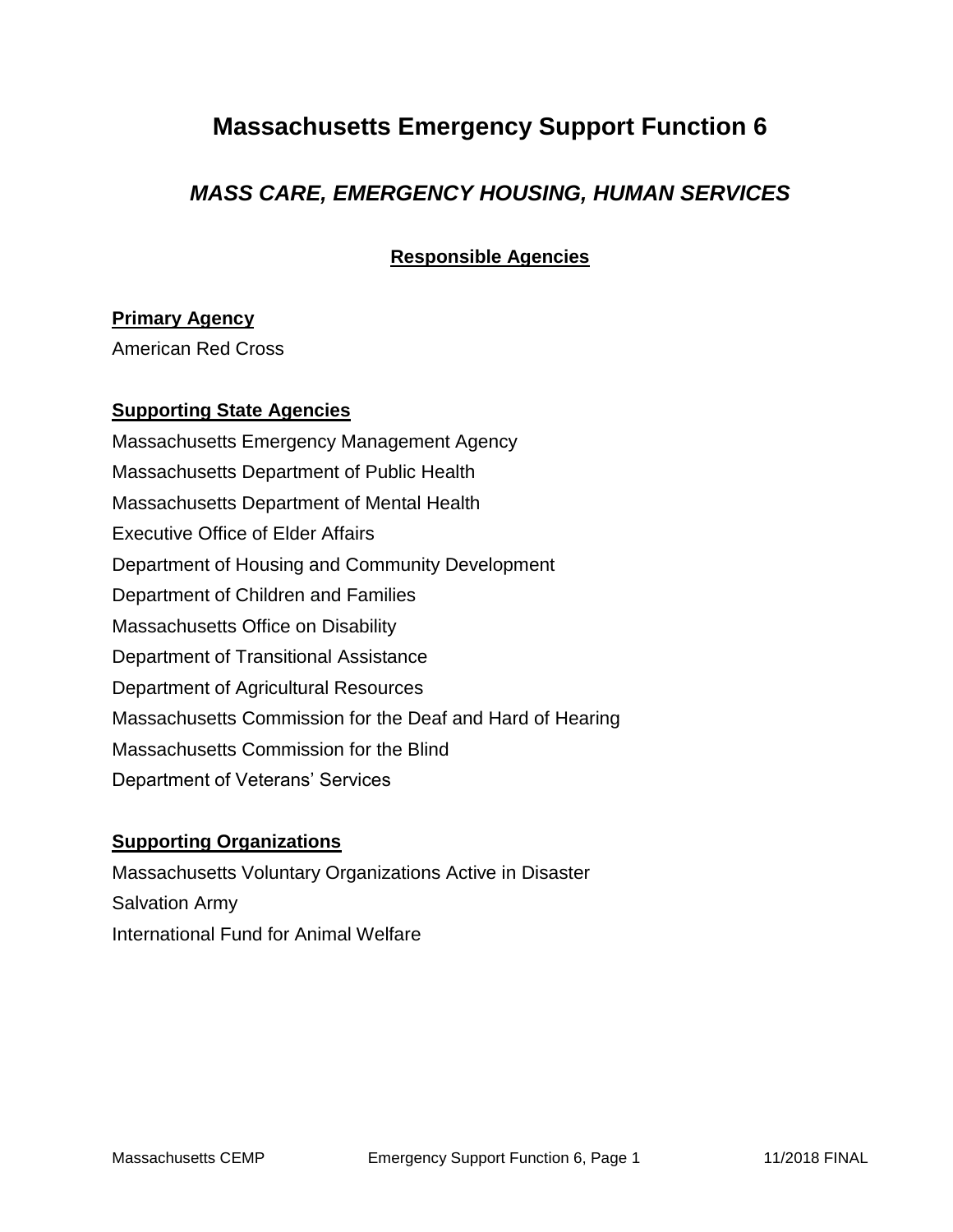# **1.0. INTRODUCTION**

## **1.1. Purpose**

The Massachusetts Emergency Support Function 6 (MAESF-6) *Mass Care, Emergency Housing, Human Services* Annex provides guidance for coordinating state-level resources to support local and regional activities related to emergency shelter, mass feeding, emergency housing, and human services during times of emergency.

### **1.2. Scope**

This annex is applicable to the agencies and departments of the Commonwealth of Massachusetts as well as affiliated response partners that may be involved in disaster response activities related to emergency sheltering, mass feeding, emergency housing, distribution of relief supplies, and human services for impacted populations.

The objectives of MAESF-6 are to coordinate and support the following activities:

- Provide state-level situational awareness, expertise and recommendations to government leadership as mass care, mass feeding, relief supply distribution, and human service decisions are contemplated and implemented.
- Provide information on the status of shelters in WebEOC and monitor the National Shelter System (NSS) database.
- Coordinate and support the establishment of a system to provide shelter registration data to appropriate authorities.
- Coordinate resources to support and sustain local and regional shelter operations in the Commonwealth including: shelter identification, staffing, operations, medical support, and mental-health support, meeting the needs of individuals with access and functional needs, and pet shelter operations.
- Coordinate resources to support the provision of human services to impacted populations, and to maximize use of these resources.
- Coordinate resources to support the provision of temporary or short-term emergency housing for impacted residents.
- Coordinate resources to support the establishment and operation of mass feeding facilities in areas affected by disasters.
- Coordinate resources to support relief efforts provided by Non-Governmental Organizations (NGOs) performing mass care, sheltering, and human services related functions.
- Coordinate establishment of a reunification database and hotline, such as "Safe and Well" supported by the American Red Cross to communicate well-being and location among friends and families affected by disaster and ensure the safety of unaccompanied minors in the event of a disaster.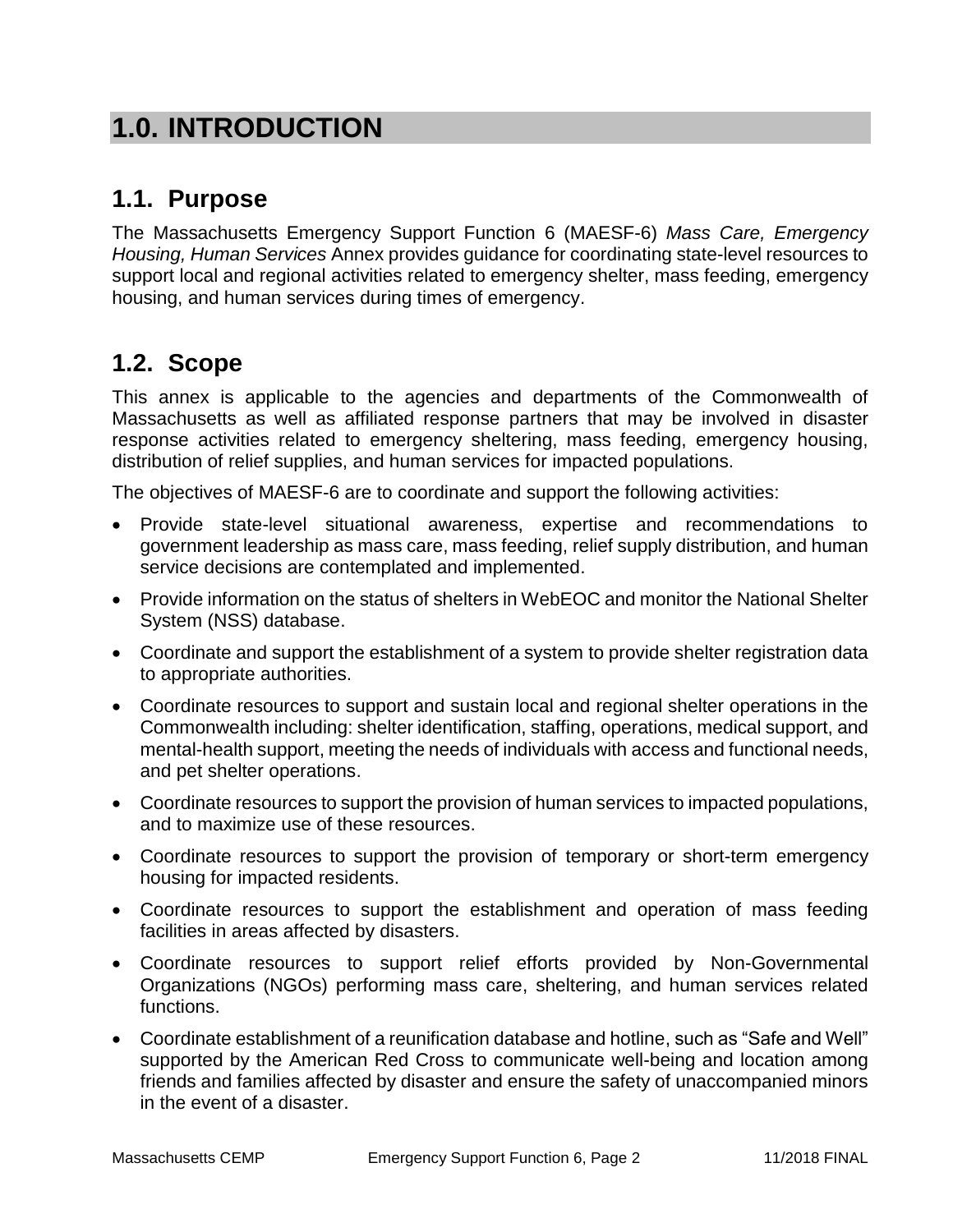### **1.3. Policies**

MAESF-6 is an annex of the Massachusetts Comprehensive Emergency Management Plan (CEMP). As an incident requires, or at the direction of the MEMA Director, MAESF-6 will be activated to coordinate resources to support activities related to mass care response efforts in the Commonwealth, to include emergency shelter, mass feeding, emergency housing, and human services. MAESF-6 will operate from the State Emergency Operations Center (SEOC).

MAESF-6 representatives at the SEOC will have extensive knowledge and expertise regarding the resources and capabilities of their respective agencies and will have access to the appropriate authority for committing necessary resources to support activities under this annex.

MEMA and the SEOC Manager will provide overall direction and control of the SEOC during the incident. As the situation develops MAESF-6 agencies will work collaboratively to provide coordination and support to local jurisdictions based on their agencies unique areas of expertise, resources, and authorities, to include the following:

- MAESF-6 will coordinate mass care assistance to cities and towns through resource support to include: personnel, equipment, facilities, materials, supplies, and technical expertise.
- MEMA will coordinate with the American Red Cross (ARC) and other mass care stakeholders to maintain the Commonwealth's mass care and shelter coordination plan (a functional annex to the CEMP), which will complement this annex.
- MAESF-6 supports but does not supplant local, and federal plans or policies.
- All local and state laws pertaining to emergency shelter, mass feeding, emergency housing, and human services apply to this annex.
- Mass care and human services assets will remain in the control of their respective jurisdictions.
- Local and state resources will be used in accordance with local and state plans, procedures, and authorities.
- MAESF-6 activities will support local governments. Additional mass care resources required beyond local and state capabilities will be coordinated with the Federal Emergency Support Function 6. All federal mass care responses to an incident must be requested by and are subordinate to the state's MAESF-6 operations.
- Agencies and organizations with roles and responsibilities under MAESF-6 will designate and deploy appropriate representatives to the SEOC as needed to coordinate the functions of MAESF-6 on a 24-hour basis during activations.
- MAESF-6 will collaborate with MAESF-8 *Public Health and Medical Services* to coordinate resources to support the provision of health and mental health services at shelters as appropriate.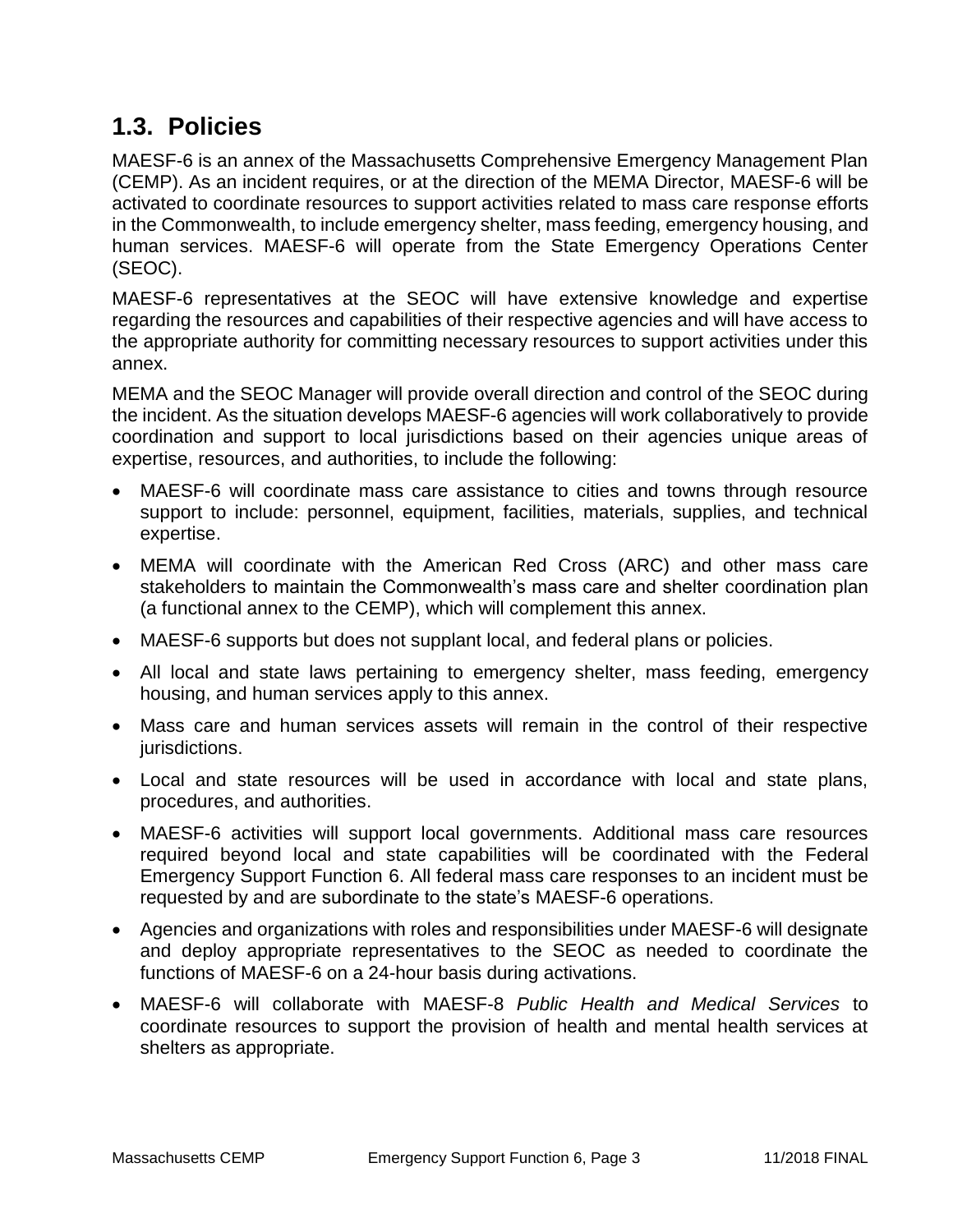- MAESF-6 agencies, working with MAESF-2 *Communications* and other supporting MAESFs, will establish communications with facilities conducting mass care operations to facilitate information gathering and maintain situational awareness.
- MAESF-6 will not release confidential information to the general public. Shelter resident information will be handled in accordance with American Red Cross Disaster Welfare Inquiry procedures.

# **2.0 SITUATION AND ASSUMPTIONS**

## **2.1. Situation**

Natural and human-caused disasters may require the evacuation of people from an immediate threat resulting in the need for mass care, sheltering, feeding, emergency housing, distribution of relief supplies, and related mass care support operations. Local resources in impacted areas may be damaged or inaccessible. Key response personnel may be impacted populations of a disaster and local jurisdictions may be overwhelmed beyond their capacity to respond effectively. As such, local communities may need mass care resources from local mutual aid partners or the State to respond to their community's needs prior to, during and after an emergency.

### **2.2. Planning Assumptions**

- An incident may cause significant population displacement when evacuation of at-risk areas is implemented as a protective measure or because of actual impacts from a disaster.
- Ten (10) percent of displaced residents may require emergency shelter, feeding, and basic sanitary facilities following a disaster.
- There may be limited access to impacted areas that require assistance because of infrastructure damage.
- Demand on local resources in anticipation of a significant threat to the safety of the public may overwhelm local and state capacity and capabilities. In addition, local resources may be damaged or unavailable in a significant emergency.
- Demand for services will vary greatly depending upon the impacts of the emergency. MAESF-6 may receive requests from a single community or multiple communities statewide.
- Mass care and sheltering is the primary responsibility of local communities, who will take reasonable steps to provide for the care and welfare of their residents in the event of an emergency.
- Cities and towns have emergency management resources, plans, and procedures to support mass care and sheltering response efforts.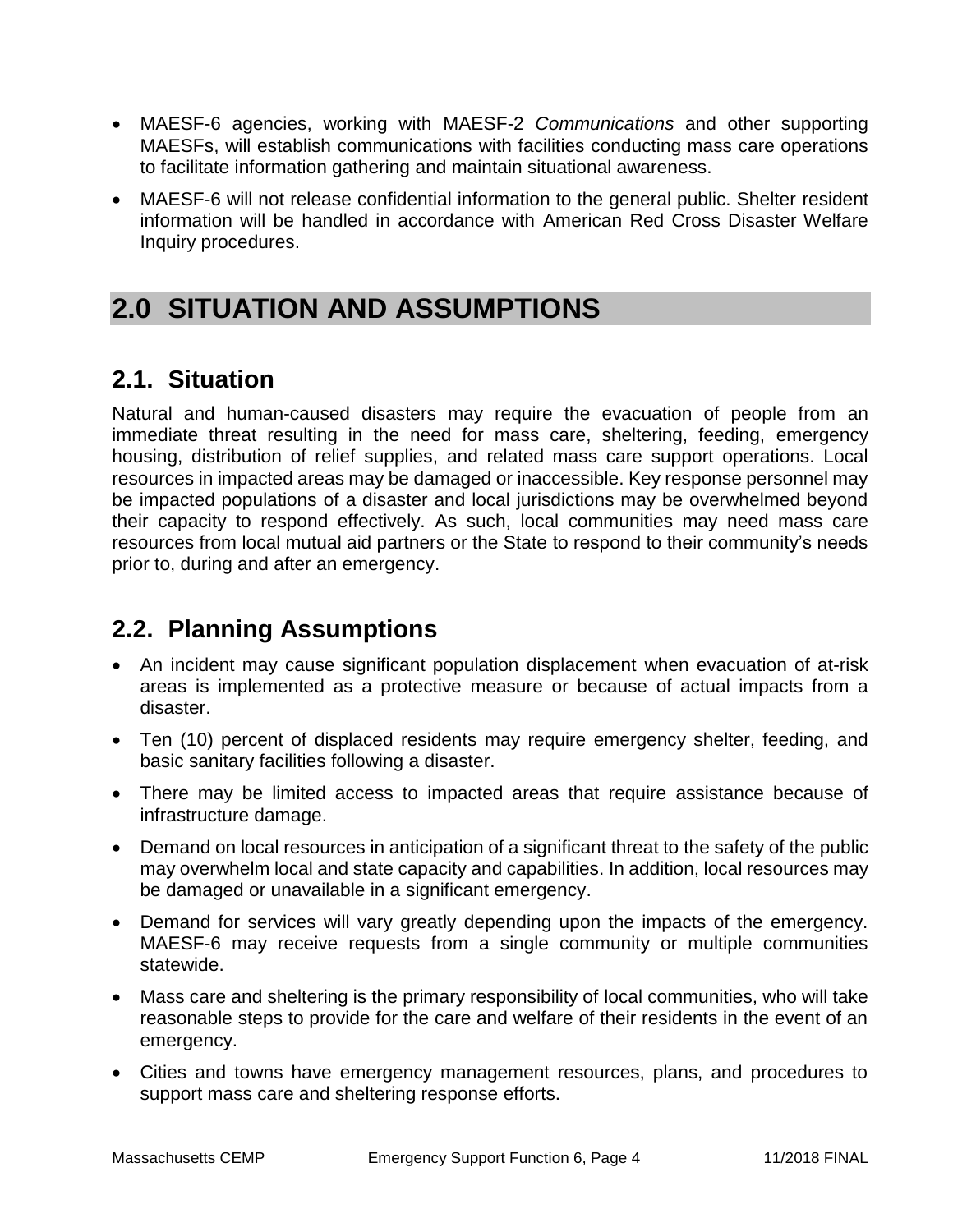- Mass care services will be locally or regionally based.
- Wherever possible, mass care services will build upon established service networks such as local Councils on Aging, Meals on Wheels services, community centers, and other social service programs serving the impacted area.
- All local or state supported shelter facilities will welcome and support all residents to include those with access and functional needs.
- Need for short-term, temporary emergency housing may outstrip local, regional, and state resources.
- Affected residents will require disaster assistance programs for unemployment, property loss, legal assistance and other associated state and federal benefit programs.
- Coordination with local governments and other MAESFs may be required to successfully meet emergency needs.
- MAESF-6 will coordinate resources and share expertise to support local mass care and sheltering efforts. Federal assistance may be requested to support state and local efforts if and when an incident exceeds local and state capabilities.

# **3.0. CONCEPT OF OPERATIONS**

### **3.1. General**

This annex will be activated at the direction of the MEMA Director or his/her designee when there is a potential for or actual disaster situation involving the need for mass care or sheltering in Massachusetts. MEMA will notify the primary agency at the time of the State Emergency Operations Center (SEOC) activation to provide for overall coordination of MAESF-6. All other agencies with responsibilities under MAESF-6 will serve as support agencies. The primary agency will provide direction to and work in conjunction with the support agencies to cohesively coordinate all state level activities associated with MAESF-6.

MAESF-6 functions are centered on three main areas:

- Mass Care includes coordination of emergency sheltering, feeding, reunification of families (through American Red Cross Safe and Well website) and bulk distribution of emergency relief items.
- Emergency Housing coordination of temporary and short-term emergency housing.
- Human Services coordination of emergency food stamps, disaster unemployment, crisis counseling resources and other services.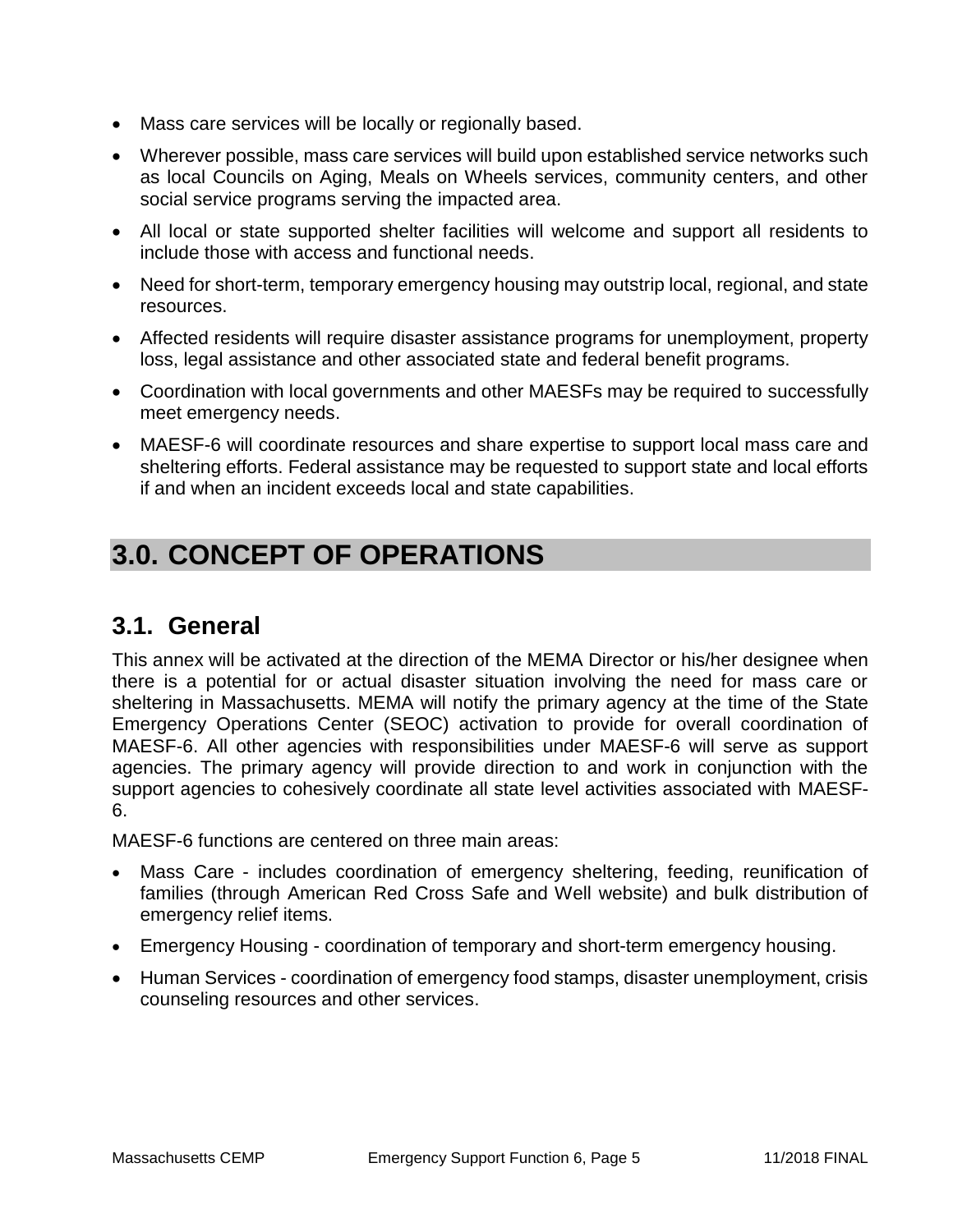MAESF-6 reports to the SEOC Operations Section, with an indirect report to the Planning Section. Depending on the size, scope, and complexity of the incident, the SEOC organizational chart may be expanded, to ensure proper Span of Control is maintained. To accommodate this, the ESFs may be aligned in appropriate Branches, with similar MAESF's grouped together. In this scenario, MAESF-6 will be organized under the Health and Welfare Branch, together with MAESF's 7, 8, and 11.

## **3.2. Organization**

- All personnel and activities associated with MAESF-6 will operate under the Incident Command System.
- The American Red Cross (ARC) has been designated the primary agency for MAESF-6.
- Each responsible agency/organization supporting this annex shall designate a minimum of two persons to serve as a representative for their respective agency/organization at the SEOC to support MAESF-6 activities. The designated agency/organization representative will have the capability and authority to reach back to its own agency to request resources and obtain necessary information to support the response to the incident. Liaisons shall have extensive knowledge of the resources and capabilities of their respective agencies and access to the appropriate authorities for committing resources and capabilities.

## **3.3. Notification**

MEMA will notify MAESF-6 points of contact designated by each activated agency or organization to report to the State Emergency Operations Center for coordination and implementation of mass care, sheltering, emergency housing, and human services related requests for assistance.

Upon request from MEMA, the MAESF-6 agency liaisons will report to the State Emergency Operations Center (SEOC). Each MAESF-6 agencies or organization is responsible for securing sufficient staff to support and carry out activities associated with MAESF-6 on an ongoing 24-hour operational basis.

## **3.4. Activities**

Responsible agencies for MAESF-6 should conduct the following actions:

#### **a. Preparedness Actions**

- MEMA will convene regular meetings of MAESF-6 stakeholders and/or Emergency Support Function Team to review and update the MAESF-6 annex and standard operating procedures.
- Participate in state and local exercises relating to mass care and sheltering.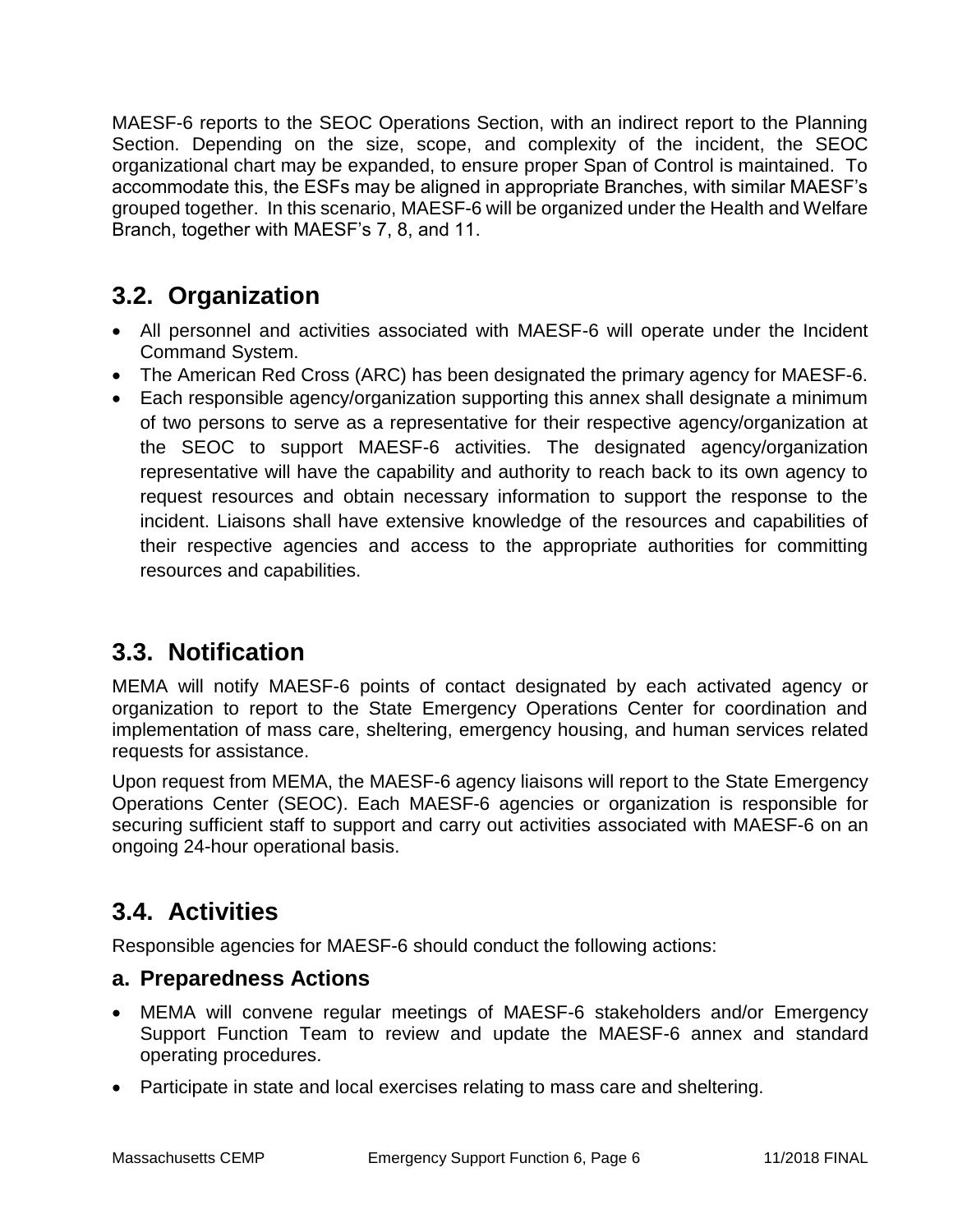- Develop and maintain internal agency operational plans and procedures to support MAESF-6 activities.
- Maintain and update necessary and appropriate contacts with supporting agencies and organizations.
- Maintain a list of organizations, including volunteer organizations that have resources to support mass care, emergency housing, and human services operations during a disaster.
- Survey suitable shelter sites on an ongoing basis.
- Designate appropriate staff to support SEOC operations and ensure staff availability for support agencies.
- Ensure that MAESF-6 stakeholders notify MEMA of staff changes.
- Participate in exercises and training in order to test, validate, and provide working experience for MAESF-6 liaisons on this annex and related procedures.

#### **b. Response Actions**

#### **Pre-Impact**

Upon receiving notification to report to the SEOC in preparation of an incident, MAESF-6 agencies and organizations will complete the following actions commensurate with emergency priorities within the state and based on the availability of resources:

- Provide appropriate representatives to the SEOC in support of MAESF-6.
- Maintain communications with the SEOC, obtain status reports, and keep the SEOC informed on the progress of any/all assigned tasks.
- Review existing plans and procedures.
- Ensure respective agency decision-makers associated with MAESF-6 are kept informed of the situation.
- Identify emergency shelter facilities and coordinate with MAESF-11 *Agriculture, Animals and Natural Resources* to ensure human sheltering and companion animal sheltering are in close proximity to human shelters.
- Ensure staffing and supplies are adequate for identified shelter operations, including resources to support individuals with access and functional needs.
- Mobilize and pre-position resources when it is apparent that state shelter and mass care resources may be required.
- Mobilize available resources for post-impact emergency housing and plan for expected emergency housing needs.
- Work with the Planning Section and Operations Section to utilize information and data for response planning purposes.

#### **Initial Response**

If not completed, provide an appropriate representative to the SEOC for support.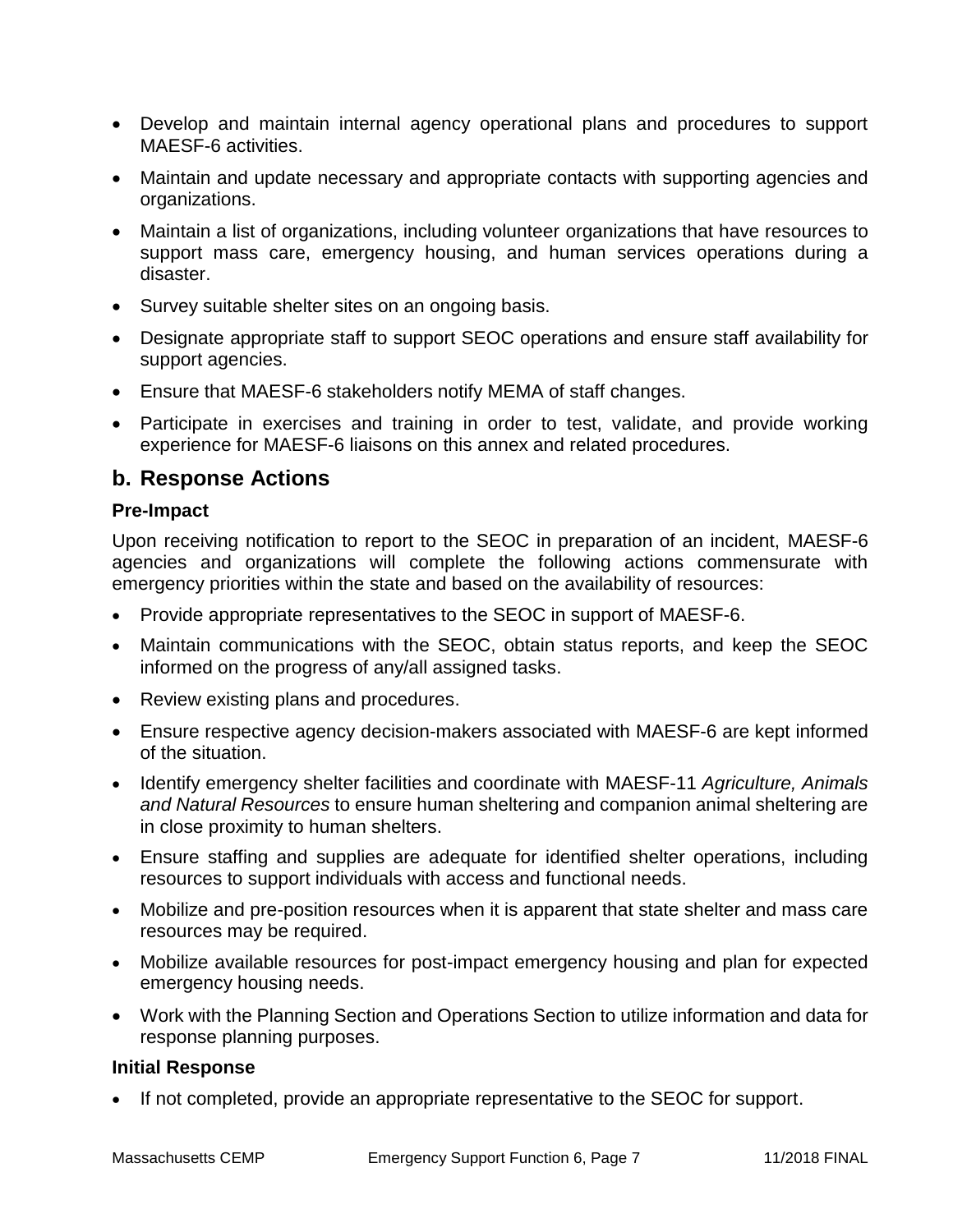- Coordinate resources in support of shelter operations in accordance with each agency's disaster plans and deploy other assigned personnel as needed.
- Develop and prioritize strategies for initial response actions to include the mobilization of resources and personnel to support mass care, sheltering, feedings, emergency housing.
- Verify inventories of available resources and services that fall under the purview of this annex to include listings of all available resource providers used by MAESF-6 agencies in disaster situations, to include private sector vendors. Provide a summary listing of these resources to the Operations and Planning Section Chiefs.
- Provide the SEOC Planning Section Chief, Logistics Section Chief, and MAESF-8 *Public Health and Medical Services*, with a listing of shelter status, occupancy levels, unmet needs, and shelter conditions a minimum of once per operational period.
- Coordinate with MAESF-8 *Public Health and Medical Services* to ensure that evacuees with complex medical needs can be supported in the appropriate setting.
- Coordinate the activities of state initiated regional shelters and monitor evacuation activities to ensure state initiated regional shelters are open as needed to serve evacuated populations.
- Establish communications with appropriate field personnel and MEMA Regional Emergency Operations Centers (REOCs) to coordinate response efforts and information flow with the SEOC.
- Maintain and update the WebEOC shelter board.
- Coordinate with the American Red Cross National Shelter System information team.
- Ensure appropriate staffing levels at the SEOC for MAESF-6 to support the mission during each operational period.
- Implement cost accounting measures for tracking deployed personnel, equipment, materials, and other costs incurred in support of MAESF-6 response actions during an incident.
- Coordinate resources to support temporary emergency sheltering, mass feeding and relief supplies, emergency housing, reunification, and human services.
- Support human services agencies' program delivery of services such as child welfare, care and reunification of unattended children, nutrition, and continuance of other support assistance.
- Coordinate with MAESF-1 *Transportation* to coordinate shelter activities in relationship with evacuation activities.
- Coordinate with MAESF-2 *Communications* to support communications for mass care facilities and sites.
- Coordinate with MAESF-3 *Public Works and Engineering* and MAESF-8 *Public Health and Medical Services* for the provision of sanitation services, waste removal, and ongoing sanitary inspections at mass care, sheltering, and feeding sites.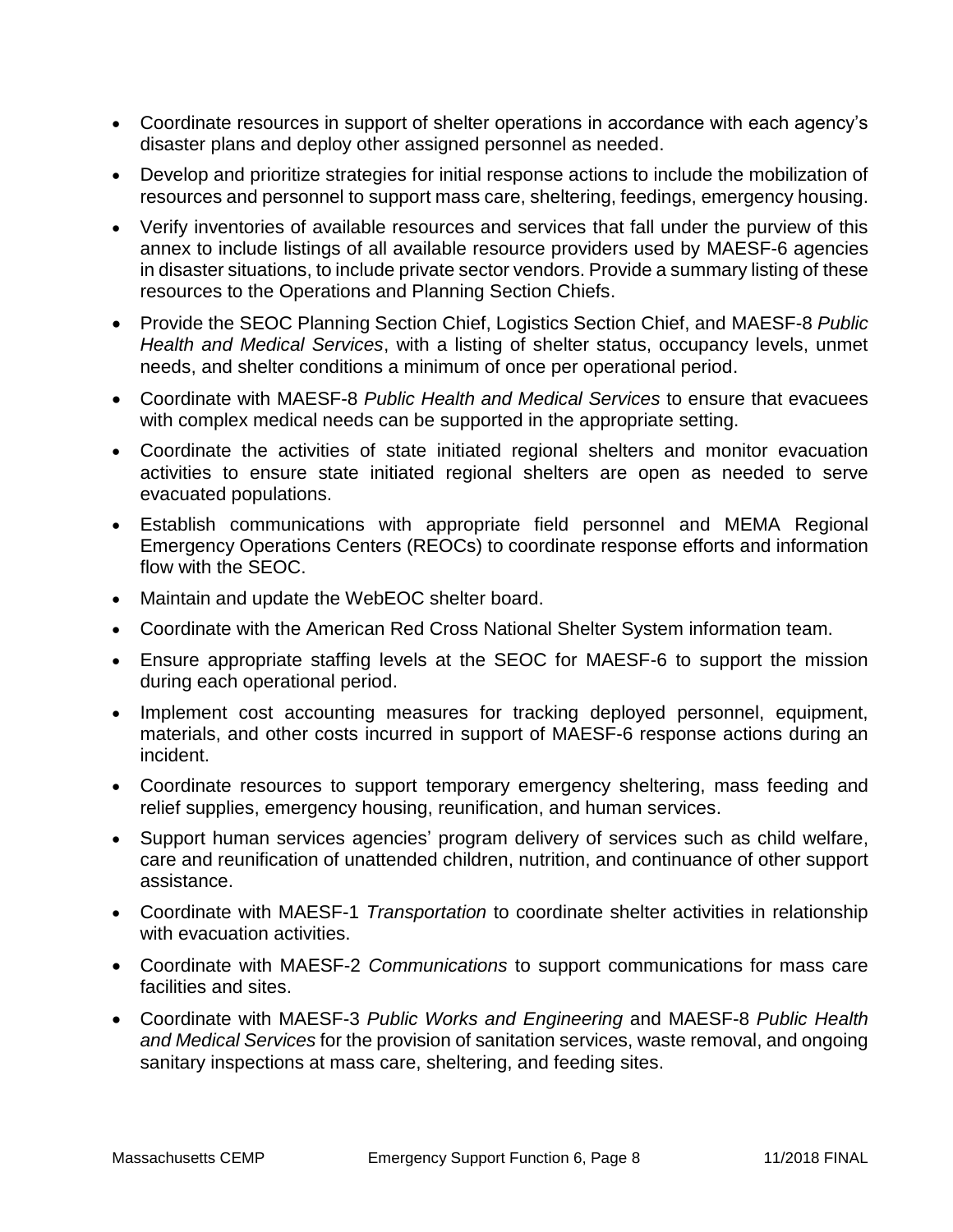- Coordinate with MAESF-8 *Public Health and Medical Services* to coordinate resources to support medical and mental health services at shelters as needed.
- Coordinate with MAESF-8 *Public Health and Medical Services* for the provision of medical support, prevention of communicable diseases, and other epidemiological and environmental health activities related to sheltering and feeding of impacted populations.
- Coordinate with MAESF-12 *Energy* to determine power restoration timeline for areas with sheltering operations.
- Coordinate with MAESF-15 *Public Information and External Affairs* to provide information to the public, industry, and local government on matters relating to mass care, sheltering, mass feeding, human services, and relief supplies.
- Coordinate with MAESF-15 *Public Information and External Affairs* to provide information to shelter residents about how to access disaster assistance program information and services through Red Cross Service Centers, and Individual Assistance Programs through FEMA Disaster Recovery Centers/Tele-registration, as needed.
- Coordinate with MAESF-7 *Volunteers and Donations* concerning protocols and procedures for volunteers and donated goods to support mass care, sheltering, and emergency housing.
- Coordinate with MAESF-8 *Public Health and Medical Services* if deployment of Medical Reserve Corps volunteers may be requested by the state to support mass care operations.
- Coordinate with MAESF-13 *Public Safety and Security*, for facility security resources to support mass care activities.
- Coordinate resources with MAESF-11 *Agriculture, Animals and Natural Resources* to support animal sheltering.
- Coordinate with the SEOC Logistics Section Chief regarding state staging areas to stage resources as needed to support of shelter, mass care, and mass feeding sites.
- Coordinate with FEMA Emergency Support Function 6 when federal resources are necessary to support mass care, shelter, emergency housing and/or human services.
- Provide data and situational awareness information related to mass care, sheltering, mass feeding, human services, emergency housing, and relief supplies to the SEOC Planning and Logistics Sections as well as other MAESFs that may require accurate data for response planning.
- MAESF-6 will coordinate with the SEOC Logistics Section Chief and MAESF-7 *Volunteers and Donations* to ensure continued coordination of mass feeding.
- Coordinate resources to assist communities in identifying populations in need of food, to ensure they are served.
- Coordinate with the SEOC Logistics Section Chief to coordinate the distribution of food to mass feeding sites identified and coordinated by MAESF-6.

#### **Continuing Response**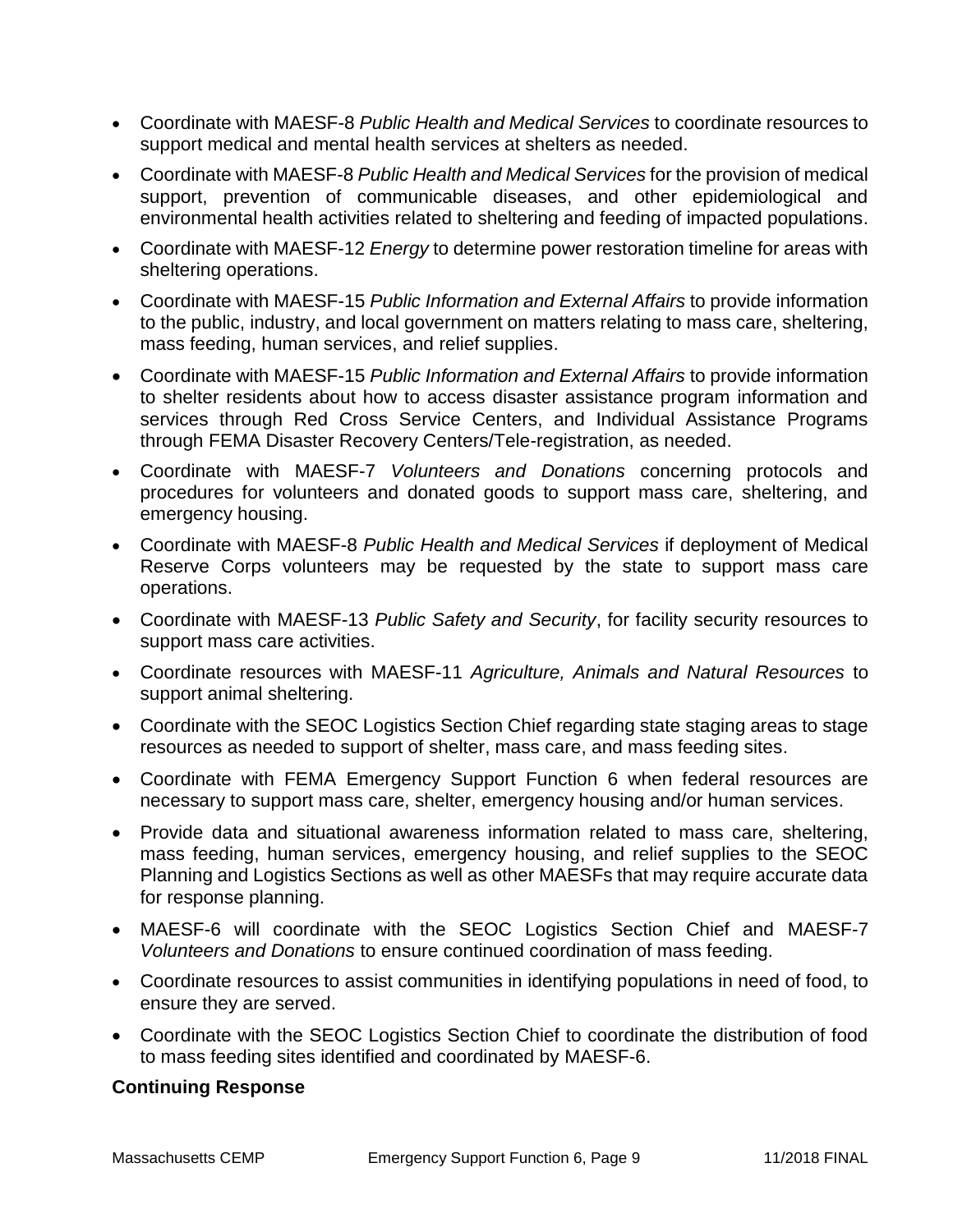- Continue to monitor shelter occupancy levels and impacted populations needs and provide the SEOC Planning Section Chief, Logistics Section Chief, and MAESF-8 *Public Health and Medical Services*, with a daily listing of shelter status, occupancy levels, unmet needs and shelter conditions.
- Coordinate with other MAESFs represented in the SEOC to address issues related to sheltering, mass feeding, emergency housing, and human services.
- Continue to gather and provide situational awareness to the SEOC Planning Section.
- Provide mass care information to the SEOC Planning Section for the SEOC Roster for the next operational period and for ongoing Situational Awareness Statements.
- Identify available food supplies and materials from vendors and NGOs to support ongoing MAESF-6 activities.
- Coordinate additional sheltering, mass feeding, emergency housing, bulk distribution of relief supplies and human services resources.
- Continue to coordinate resources to support sanitation and waste removal response efforts from shelter and mass feeding locations.
- Ensure that the MAESF-6 desk at the SEOC is staffed on a continuous basis as determined by the SEOC Planning and Operations Section Chiefs.
- Ensure MAESF-6 staff briefings are conducted during shift changes and at designated times throughout the event.
- On an ongoing basis, assess MAESF-6 related priorities to meet the most critical needs.
- Coordinate the consolidation of shelters, staff, resources (e.g., communications and law enforcement), and supplies as sheltering needs diminish.
- Assist with supporting human services agencies' (e.g., child welfare), with care and reunification of unattended children, nutrition, and other support assistance.

#### **c. Recovery Actions**

- Participate in after action meetings and/or draft recommendations for after action reports and other reports as appropriate.
- Coordinate resources to support the consolidation and/or closing of shelters, mass feeding sites, when appropriate.
- Coordinate the demobilization of MAESF-6 personnel when appropriate to do so.
- Coordinate with local governments, American Red Cross, local emergency management agencies, and applicable federal agencies to assist in determining long term sheltering and emergency housing needs, mass feeding, and human services needs for impacted populations.
- Coordinate to identify long-term housing needs of impacted populations who cannot return to their normal living arrangements because of disaster damage and impacts.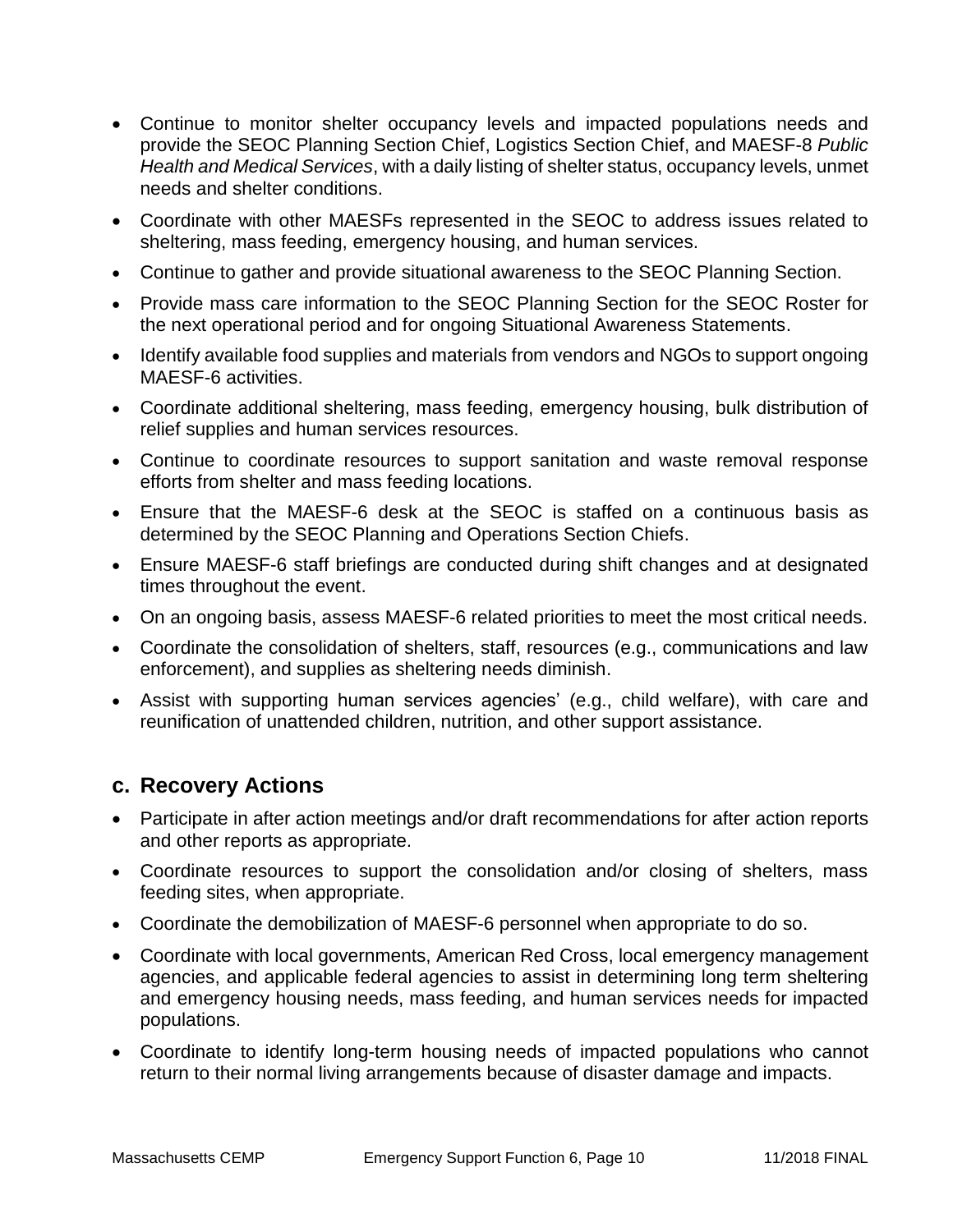Coordinate with support agencies to ensure financial tracking of all deployed assets and adequate cost accounting measures are being used. Generate summary reports and share with the SEOC.

### **d. Mitigation Actions**

- Conduct assessments of MAESF-6 capabilities to identify potential resource shortfalls.
- Develop plans to mitigate identified shortfalls of resources.

# **4.0. RESPONSIBILITIES**

### **4.1. MAESF-6 Primary Agency Responsibilities**

- Regularly meet and coordinate with MAESF-6 supporting agencies, to:
	- o Maintain a list of critical contacts, noting any changes to MEMA
	- o Maintain a list of ESF-specific assets which could be deployed during an emergency
	- o Maintain the ESF-6 Toolkit
	- o Report any unmet needs to MEMA
- Staff the MAESF-6 work station at the SEOC.
- Establish a protocol for prioritizing response activities.
- Identify which support agencies may be needed to support mission requests, and take the necessary steps to ensure that support agencies are activated or placed on standby, as needed.
- Ensure that agencies assigned to MAESF-6, in coordination with MEMA, are responding to assigned requests for assistance.
- Assist the SEOC Operations Section in identifying, prioritizing and coordinating resource needs related to emergency sheltering, mass feeding, emergency housing and human services.
- Coordinate actions with appropriate partner organizations when performing missions related to emergency sheltering, mass feeding, emergency housing and human services.
- Serve as a Liaison between MEMA REOCs and support agencies that have been activated to support emergency sheltering, mass feeding, emergency housing, and human services.
- Ensure the overall coordination and provision of situational awareness by MAESF-6.
- Provide documentation, tracking and updates on requests for assistance.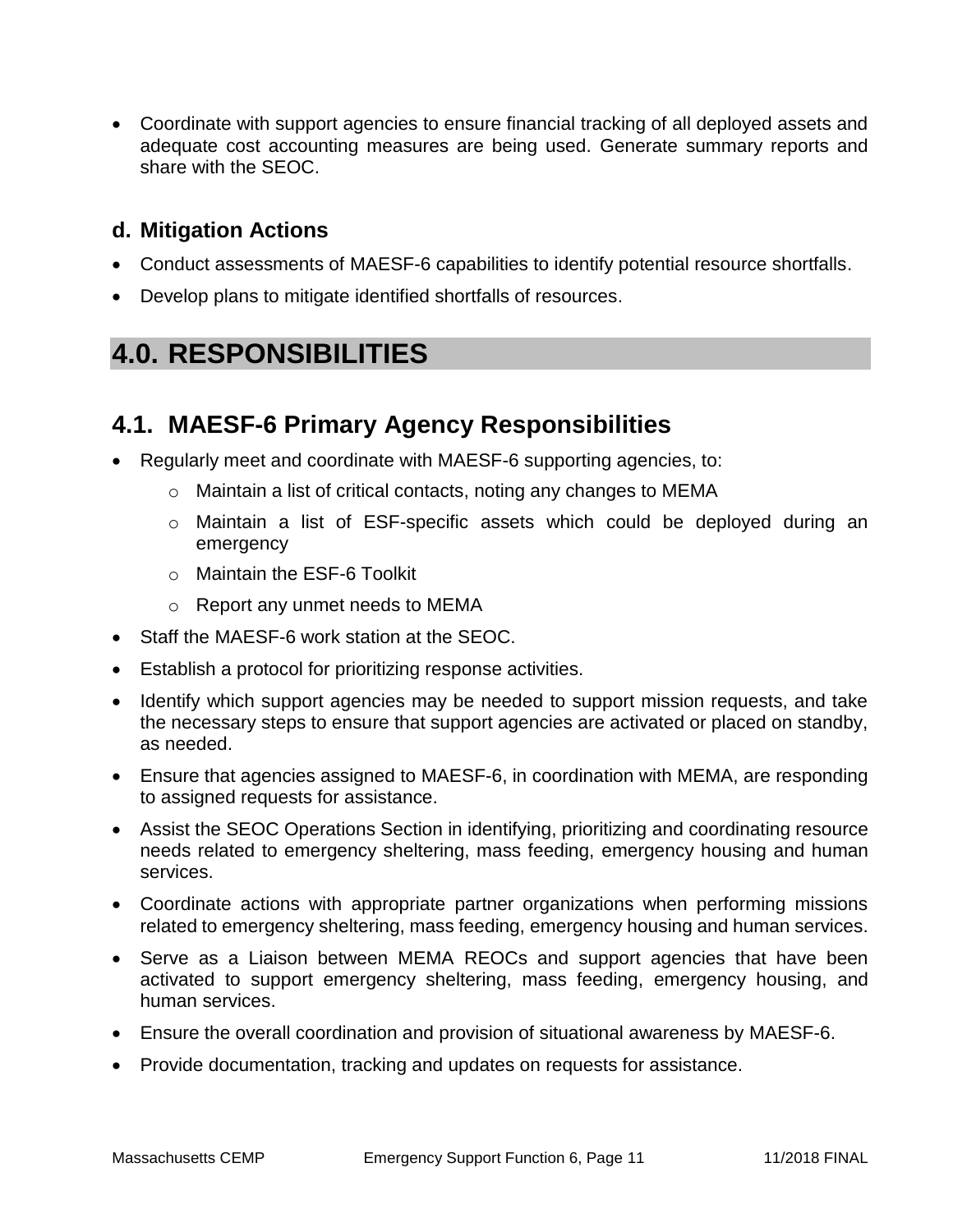- Coordinate with other MAESFs to obtain information regarding organizations that may be able to supplement local and state resources for emergency sheltering, mass feeding, human services, and emergency housing needs.
- Coordinate recovery actions with MAESF-14 *Recovery*.
- Ensure that necessary cost accounting measures are being used by all MAESF-6 agencies and that summary reports are generated as needed and shared with Finance Section Chief.
- Coordinate with volunteer groups, and organizations that may be able to supplement local emergency sheltering, mass feeding, emergency housing and human services resources.
- Coordinate demobilization of MAESF-6 when directed by MEMA.
- Assist in the impact assessment process, as necessary.
- While Primary Agencies are designated in advance, this may be subject to change during an SEOC Activation, dependent on the specific circumstances and needs of the incident, and therefore the agency most appropriate to take the primary assignment.

### **a. American Red Cross**

 The American Red Cross is an NGO that provides mass care and shelter support during emergencies. The ARC will assist the state mass care lead agency with mass care planning and response coordination with other non-governmental organizations. ARC will also establish the Safe and Well website, a reunification tool where by people in a disaster area may let friends and family know they are OK, and how to reach them. Safe and Well may also be accessed by a toll free 800 number.

## **4.2. MAESF-6 Supporting Agency Responsibilities**

- Provide support in directing, coordinating, and integrating the overall state efforts to provide mass care assistance to the affected areas.
- Develop and maintain a roster of agency personnel that staff MAESF-6. Sufficient staffing will be available for 24 hours per day, seven days per week.
- Ensure the presence of resource materials in sufficient numbers in the MAESF-6 location to include the following items:
	- o Shelter listings for each municipality with names and numbers of each shelter manager, as available.
	- o Listing of all bulk food providers and contact personnel and phone numbers as acquired from SEOC Logistics.
	- o Locations of all mass feeding sites and the name and contact information for managers.
	- o Listing of all state and federal human services agencies active in the response.
- Coordinate activities with other MAESFs.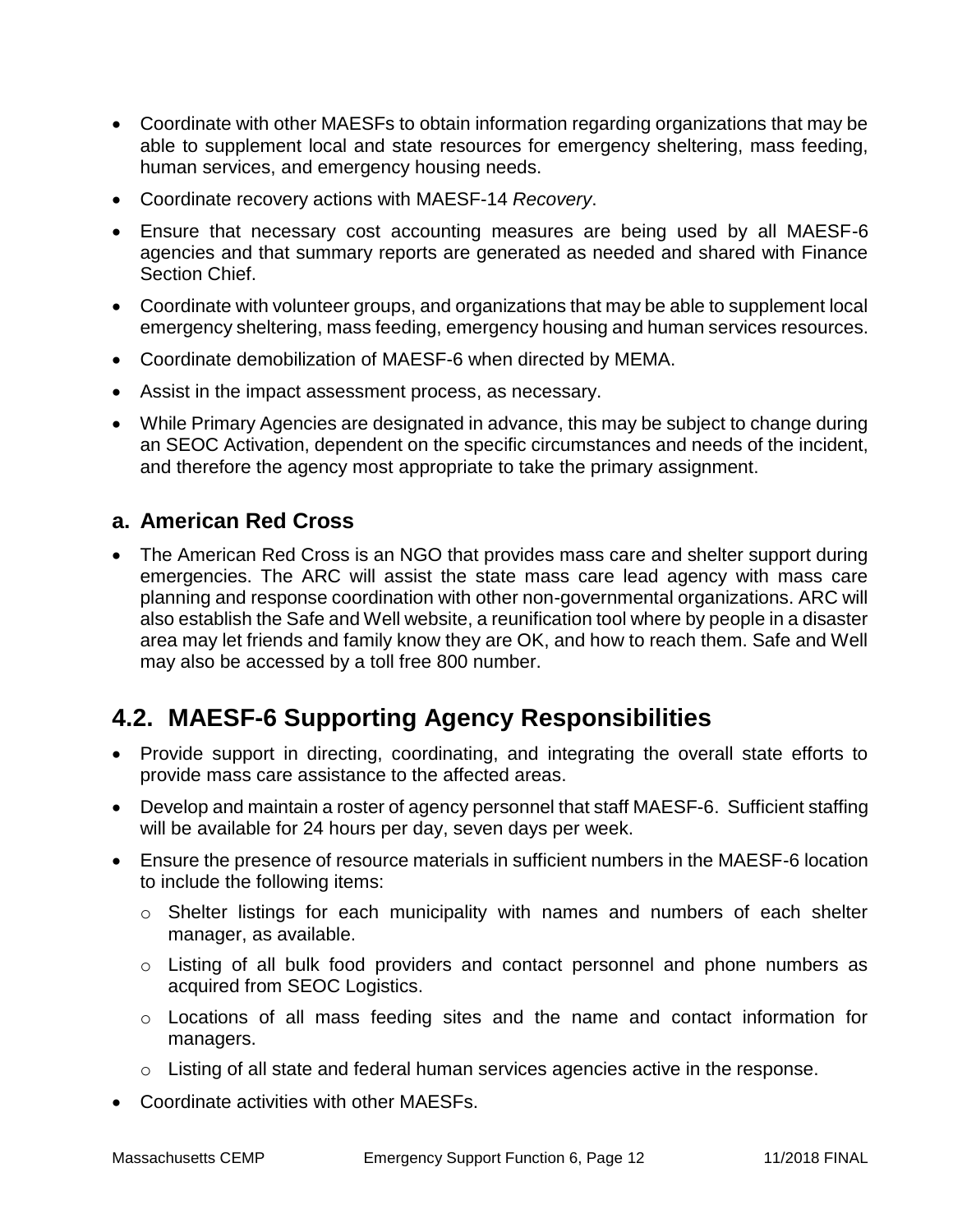- Provide input to SEOC Planning Section for Situational Awareness Statements and SEOC briefings as required.
- Develop and maintain operating procedures for implementing the responsibilities assigned to MAESF-6 in the Massachusetts Comprehensive Emergency Management Plan (CEMP).
- Assist responding support agencies to develop plans for disasters and disaster exercises. This plan will be reviewed by all MAESF-6 agencies for input prior to being finalized.

#### **a. Department of Transitional Assistance**

 Coordinate emergency food stamp resources and provide general assistance to include cash assistance and SSI Special Disaster Benefits.

#### **b. Department of Children and Families**

- Coordinate as necessary resources to provide assistance to impacted populations, to include the coordination of personnel proficient in other languages to include sign language.
- Coordinate efforts to protect children in shelter environments during response and recovery. Coordinate care for minors until reunited with family members.

#### **c. Executive Office of Elder Affairs**

- Outreach and communication to impacted senior populations.
- Coordinate resources to support individual feeding activities through home delivered meals.
- Assist in the placement of impacted senior populations who cannot return to their normal living arrangements.

#### **d. Massachusetts Voluntary Organizations Active in Disaster**

- Coordinate resources to support mass care response and recovery. Resources may include, but are not limited to the following:
	- o Volunteer staff
	- o Child care
	- o Feeding
	- o Counseling
	- o Disaster welfare inquiry
	- o Clothing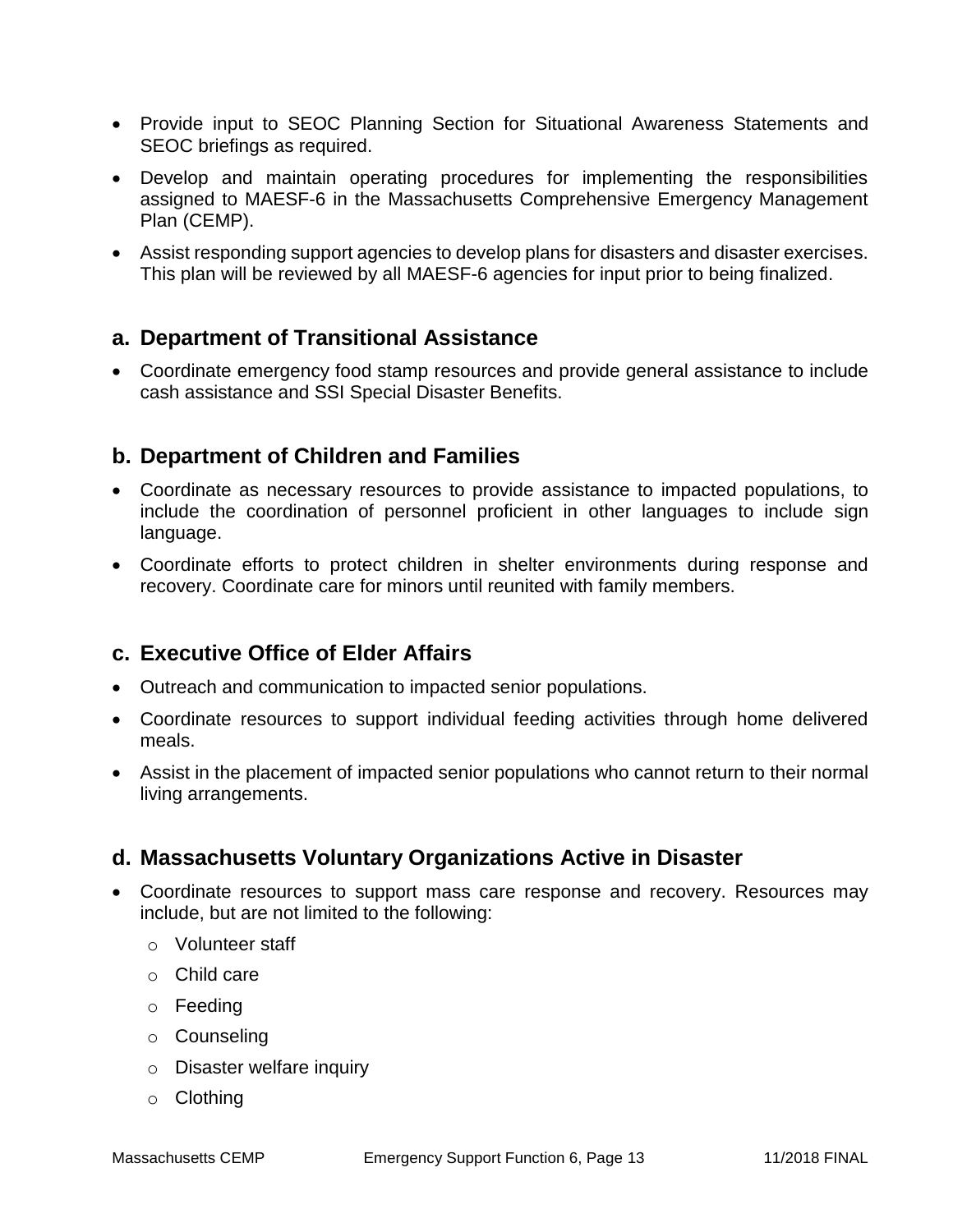- o Financial assistance
- o Warehousing and bulk distribution
- o Transportation
- o Damage assessment and building repair

### **e. Department of Housing and Community Development**

 Coordinate resources to assist impacted populations in finding short-term and long-term housing.

### **f. International Fund for Animal Welfare**

 Works with MAESF-11 *Agriculture, Animals and Natural Resources* to support animal needs in disaster situations, including animal shelters serving local and regional mass care shelters.

### **g. Massachusetts Department of Public Health**

 Coordinate public health and medical support for evacuation and sheltering operations with local boards of health, health care facilities, EMS and partnering agencies.

#### **h. Massachusetts Department Mental Health**

 Coordinate crisis counselling services to impacted populations and emergency responders.

#### **i. Massachusetts Office on Disability**

 Coordinate information and resources to support individuals with access and functional needs impacted by the disaster.

### **j. Massachusetts Department of Agricultural Resources (MDAR)**

- Serves as lead agency for animal sheltering and coordination.
- Coordinates veterinary resources to monitor the health of rescued animals and those in emergency shelters.

#### **k. Massachusetts Commission for the Deaf and Hard of Hearing (MCDHH)**

 MCDHH coordinates support of the deaf and hard of hearing community through access to ASL interpreter and CART referral services, and case management services.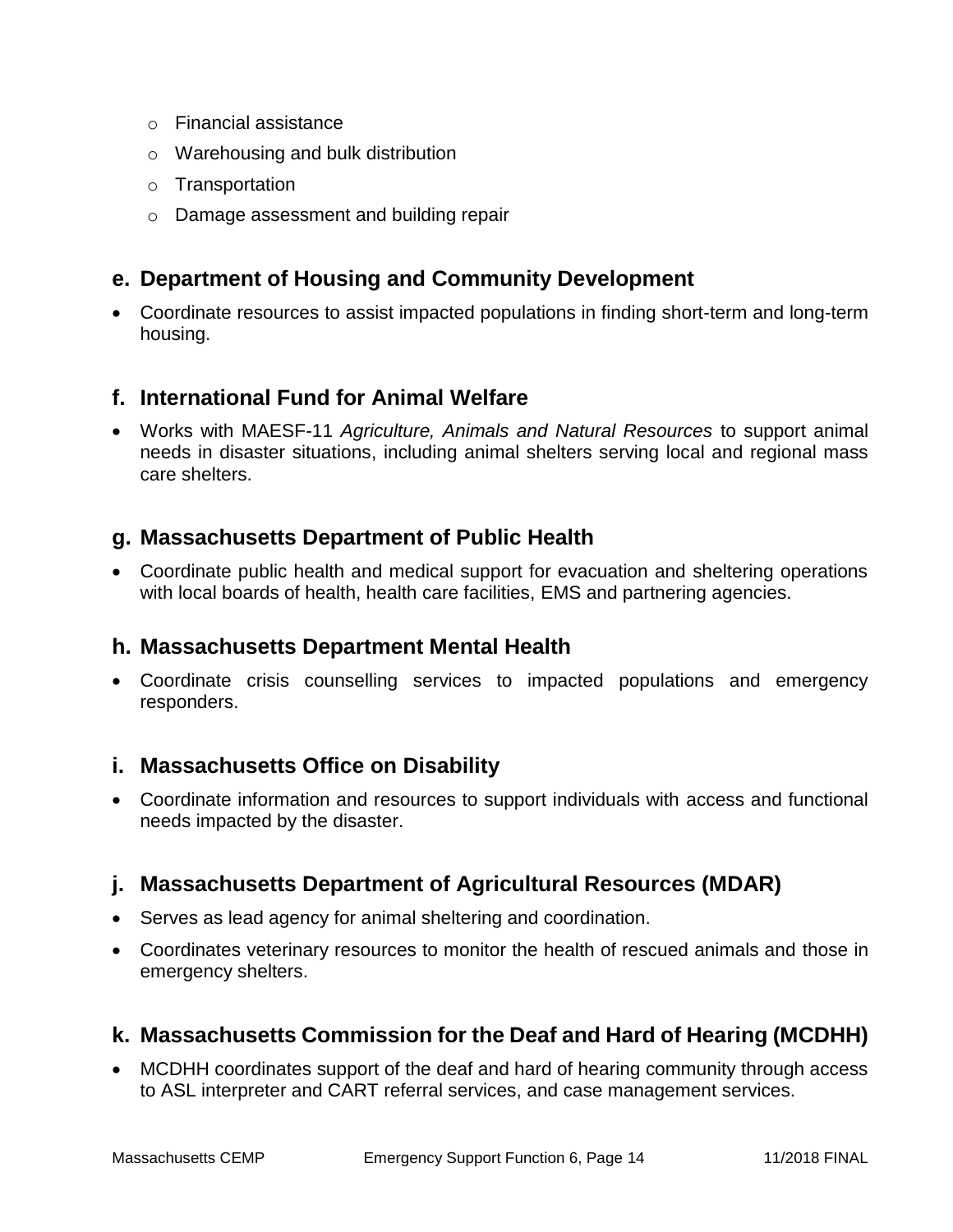### **l. Massachusetts Emergency Management Agency**

 Coordinates provision of mass care and shelter services with MAESF-6 agencies, community and regional shelter planners, and Federal Emergency Support Function 6.

#### **m.Department of Veteran's Services**

 Provide information on state and federal veterans' benefits and resources to veterans and their dependents to include housing, employment and health programs.

### **n. Salvation Army**

- Provide clothing and feeding services at mass care shelters and other sites.
- Provide spiritual and emotional support.

### **4.3. Other Agencies**

Other agencies not explicitly covered in this annex may have authorities, resources, capabilities, or expertise required to support MAESF-6 activities. These agencies may be requested to support MAESF-6 activities as needed.

# **5.0. ADMINISTRATION AND LOGISTICS**

### **5.1. Staffing**

As required by Massachusetts Executive Order 144, all MAESF-6 stakeholders must designate at least two personnel to act as SEOC liaisons. These liaisons should be knowledgeable about the resources and capabilities of their respective agencies and have access to the appropriate authorities for committing said resources and capabilities.

## **5.2. Mutual Aid**

The process for requesting mutual aid from entities either within or outside of Massachusetts is described in the "Mutual Aid" section of the State CEMP Base Plan.

## **5.3. Annex Review and Maintenance**

This annex will be updated every two years at a minimum, in accordance with the Emergency Management Program Administrative Policy, and will ensure that appropriate stakeholder input is incorporated into updates. Additionally, the annex will be reviewed following any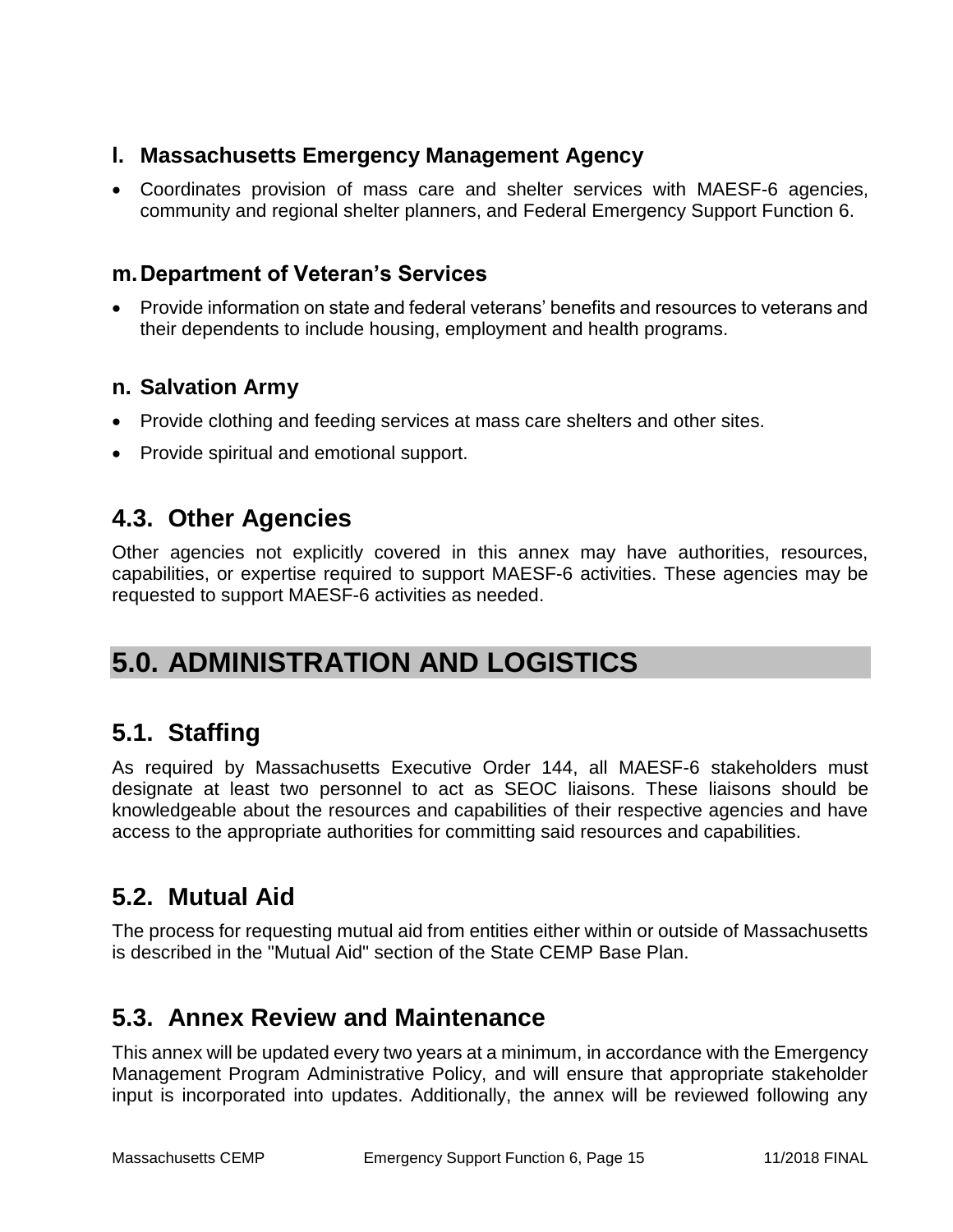exercise or activation of the plan that identifies potential improvements. Revisions to this annex will supersede all previous editions and will be effective immediately.